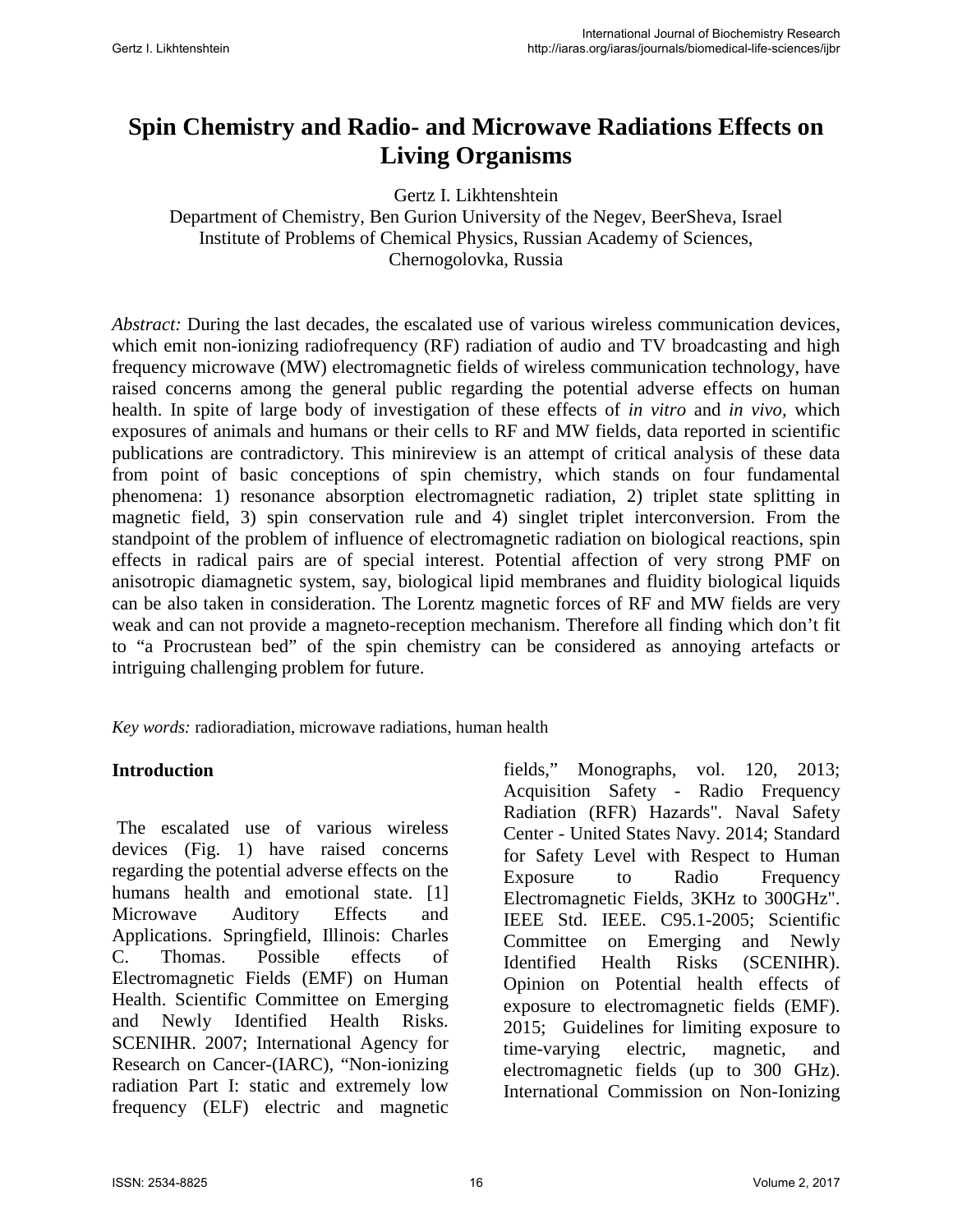Radiation, 2010; Protection. International Commission on Non-Ionizing Radiation Protection (ICNIRP). 2013. Exposure to high frequency electromagnetic fields, biological effects and health consequences (100 kHz–300 GHz). ICNIRP 16/2009. [http://www.icnirp.](http://www.icnirp/) de/documents/RFReview.pdf; ICNIRP GUIDELINES FOR LIMITING EXPOSURE TO TIME‐VARYING ELECTRIC AND MAGNETIC FIELDS (1 HZ – 100 kHZ) PUBLISHED IN: HEALTH PHYSICS 99(6):818‐836; 2010). Despite the many studies conducted and many effects reported, the exact mechanism of the interaction between electromagnetic fields and biological systems still remains elusive.



Figure 1. Typical frequencies of the broadcasting and transcontinental microwave relay networks.

Spin chemistry stands on four fundamental phenomena: 1) resonance absorption electromagnetic radiation, 2) triplet state splitting in magnetic field, 3) spin conservation rule and 4) singlet triplet interconversion [2-9] From the standpoint of the problem of influence of electromagnetic radiation on biological reactions, spin effects in radical pairs are of special interest.

### **Theoretical grounds**

The electron spin resonance (ESR) phenomena involve the resonance absorption or dispersion of a microwave frequency (0.3- 250 GHz) of electromagnetic field  $(v_{res})$  by a system of particles with the intrinsic spin moment of an unpaired electron in a constant magnetic field of strength  $B_{res}$  ranged from y 0.034 T to approximately 10.2 T. [10, 11] The absorption leads to magnetization in the exited state of the system and the electron magnetic resonance condition is:

$$
h v_{res} = g_e \beta_B B_{res}
$$
 (1)

where ge is a g-factor, characterizing the value of the intrinsic electron spin moment (free electron g-value is 2.002319),  $\beta_B$  is the Bohr magneton (9.27400968×10<sup>-24</sup> [J·](http://en.wikipedia.org/wiki/Joule)[T](http://en.wikipedia.org/wiki/Tesla_(unit))<sup>-1</sup>), h is the Plank constant  $(6.6\times 10^{-34} \text{ J} \cdot \text{s})$ . Accordingly, if  $v_{res}$  and  $B_{res}$  is expressed in Hz and Gauss respectively  $(T = 10000$ Gauss),

(2) 
$$
v_{res} = 2.8 \times 10^6 B_{res} s^{-1}
$$
.

Similar conditions are formulated for the resonant absorption of nuclear systems (for proton, for example):

$$
h\nu_{res} = g_n \mu_n B_{res}
$$
 (3)

where  $g_n = 5.6$ ,  $\mu_n$  is the magnetic moment  $(7.6 10^6$  Hz/T). Therefore,

$$
v_{\rm res}42.6\ge 10^2
$$

if  $v_{res}$  and  $B_{res}$  are expressed in Hz and Gauss, respectively

The Zeeman resonance frequencies for transitions of electrons for a single unpaired spin in low magnetic field close to the Earth's magnetic field, 45µT, typically fall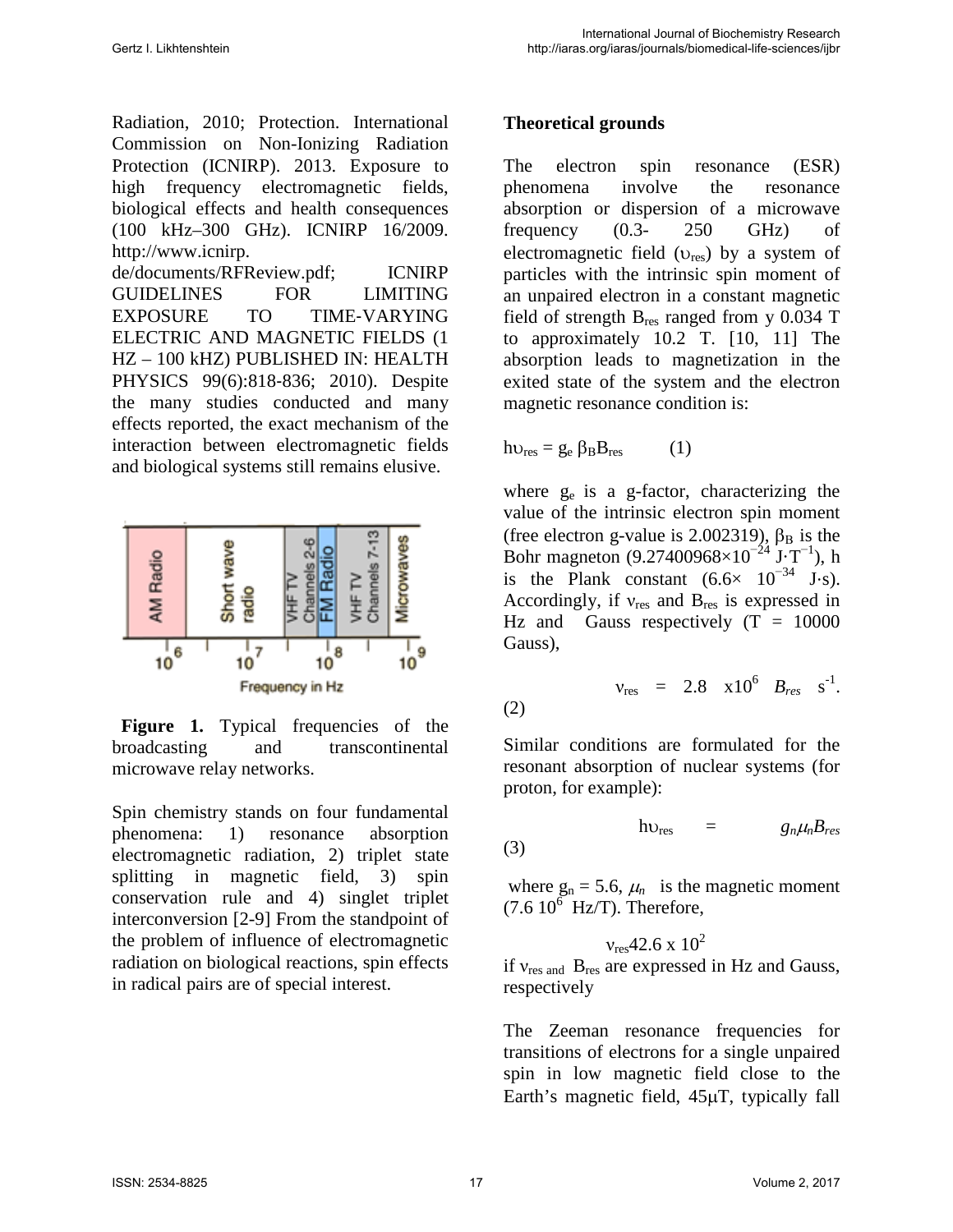in the region between 1 and 10 MHz. The Zeeman frequencies for transitions between the nuclear spin states are in the region around 100–1000 Hz. The coupling between nuclei leads to transition frequencies around 10 Hz [12].

The hyperfine interaction between the electron and the nuclear spins consists of the isotropic Fermi contact interaction and the anisotropic dipole-dipole interaction are in the range 1-10 mT which correspond to frequencies from  $4.26 10^3$  Hz to  $4.26 10^4$  Hz. When a magnetic field is applied to a singlet radical or ion-radical pairs, affected by external magnetic field, the level T splits into three levels:  $T_{+1}$ ,  $T_0$  and  $T_{-1}$ . Fig. 2 illustrates the effect of the external magnetic field strength  $(H<sub>0</sub>)$  on a process, the rate of which is proportional to the population of the singlet level of a radical pair. As the field strength increases, the  $T_+$  and  $T_-$  levels are progressively displaced from the  $T_0$ level, and therefore the influence of magnetic field on the overall rate becomes progressively less, the population of S levels increases and the rate of recombination becomes faster.

In a typical radical pair, coherent evolution of the spin state provides  $S \leftrightarrow T$ interconversion [2-9, 13, 14] As consequence, the singlet state undergoes spin-selective reaction to produce the singlet initial product in the singlet state (SP) or reacts to give a back-reaction product (Fig. 2).

According to fundamentals of spin chemistry, under resonance microwave pumping, absorption of microwave radiation can effect on the transitions between triplet levels ( $T_+ \leftrightarrow T_0$  and  $T_0 \leftrightarrow T_-$ ) leading to a decrease in the population of the singlet state of the pair and, as a consequence, to a drop in the radical reaction yield. Resonance values of magnetic fields and MW frequencies typically range from 1mT to 20 mT and from 28 Mhz to 540 Mhz respectively (15, 16]



**Figure 2.** The effect of the field strength (H0) on the population (AS) at the singlet level, which depends on the rate of the S ! T transition (kST) for a radical pair: a without exchange interaction  $(J = 0)$  and b with exchange interaction  $(J > 0)$ . The vertical arrows indicate qualitatively the correspondence between the triplet splitting and the associated behavior of the static magnetic field  $(H<sub>0</sub>)$  [9].



**Figure 3.** T  $\leftrightarrow$ S spin conversion of the present radical pair generated from a triplet precursor at (a)  $B = 0$  T, (b)  $0 T < B < 20$  T, and (c)  $20 \text{ T} \leq B$  (See details in [17])

When the energy of hyperfine couplings is close to the radiofrequency ( $v_0 = 5-50$ MHz), a marked effect of the applied RF on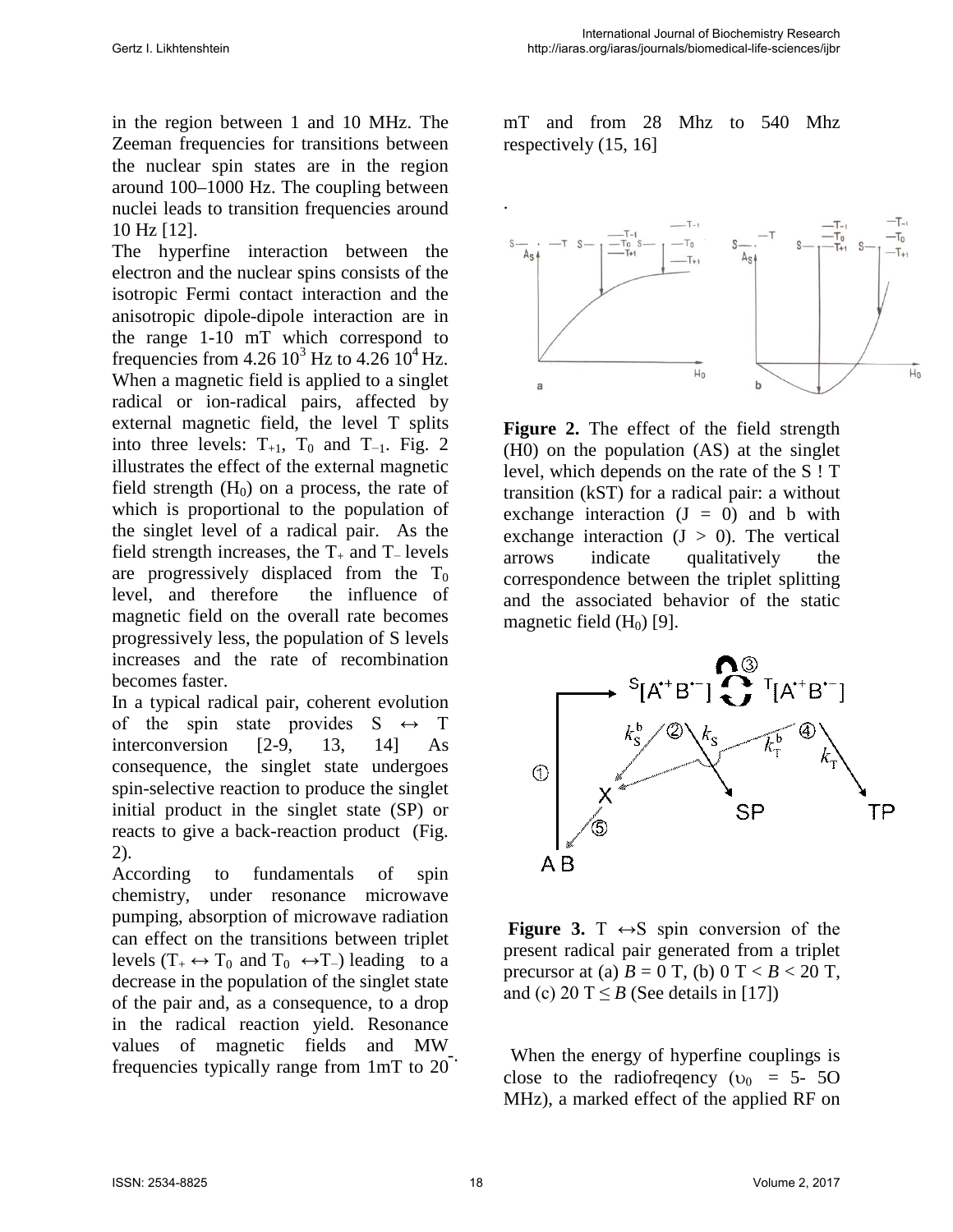the yield of radical reactions in the presence of a 0−4 mT static magnetic field can be expected [6-8, 13,14,17,18,20-23,2] [

. It was demonstrated that radical concentrations can be modified by combinations of weak, steady and alternating magnetic fields, which in turn modify the population distribution of the nuclear and electronic spin state, the energy levels and the alignment of the magnetic moments of the components of the radical pairs in [24,25]. In general, the coupling between the nuclei, nuclei and electrons, and Zeeman shifts in the electron and nuclear energy levels can lead to transitions with resonances spanning frequencies from a few Hertz into the megahertz region.

In a recent review [23] the following factors causing the  $S \leftrightarrow T$  interconversion have been summarized: the hyperfine and dipolar interactions between the electron and nuclear spins, Zeeman interactions, mixing states of different multiplicities by resonant magnetic fields, zero-order splitting of the singlet state (S) and three triplet states (T−, T<sub>0</sub>, T<sub>+</sub>) and radical pair lifetime, τ.

**Appraisal of experimental data on electromagnetic effects on living organisms from point of view of the magnetic resonance conditions** 

In biological systems, the set of chemical processes involving formation of radical pairs effectively proceed. Typical examples of such processes are chain reactions of oxidation липидов and other biomolecules, as well as reactions with participation of superoxide and nitric oxide. On the basis of observed magnetic isotope and magnetic field effects in enzymatic ATP synthesis catalyzed by magnesium, a new, ion-radical mechanism of ATP synthesis was formulated [6-8]

 Choisen experimental data on biological effects of electromagnetic radiation of various frequencies in static magnetic field and correspondent resonance values, calculated using Eqs. 2 and 4 are presented in Tables 1-3.

For different groups of healthy volunteers, the effect the 450 MHz microwave radiation modulated at 7 Hz (first group), 14 and 21 Hz (second group), 40 and 70 Hz (third group, 15), 217 and 1000 Hz (fourth group) on n the electroencephalographic (EEG) was examined [26] The calculated spatial peak of the specific absorption rate (SAR) averaged over 1 g was 0.303 W/kg. As an example, Fig 4 shows the relative changes in the EEG energy for the subjects or the subjects at14 and 21Hz modulation. The protocol with exposure lasted 20 -40 min.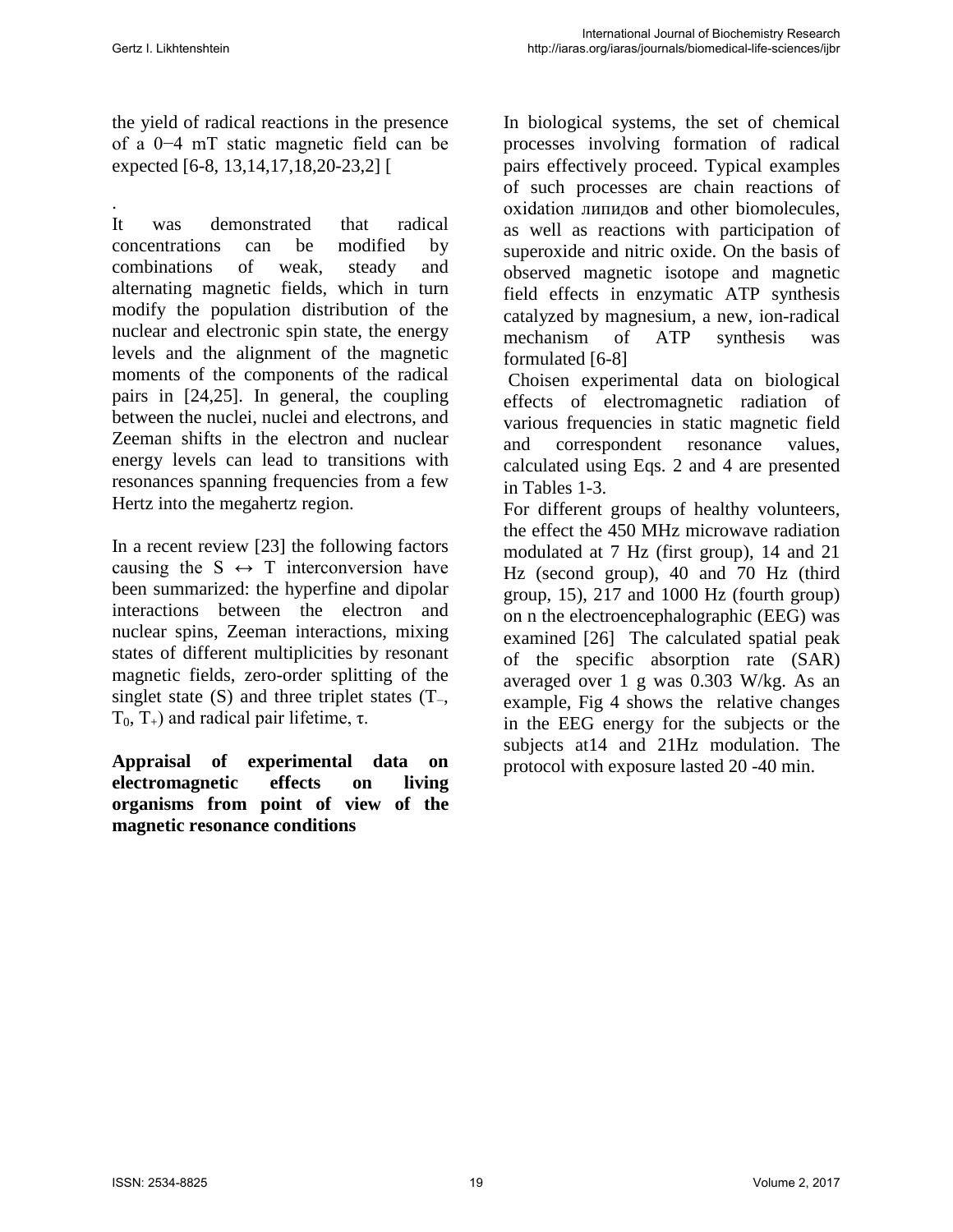

Fig. 4. Relative changes in the EEG energy for the subjects in second group at 14 and 21Hz modulation frequencies as parameter Sn values calculated for a subject [26].

The experimental results showed that exposure to 450 MHz microwaves modulated at different low frequencies caused significant increases in the EEG beta rhythms energy for 13– 31% of the subjects. Effects of 872 MHz radiofrequency radiation (872 MHz) and menadione on intracellular reactive oxygen species (ROS) production and DNA damage in human SHSY5Yneuroblastoma cells at a relatively high SAR value (5 W/kg) eas investigated [27]. The production of ROS was measured using the fluorescent probe dichlorofluorescein and DNA damage was evaluated by the Comet assay. The cell exposition for 1 h with or without menadione resulted in an enhance chemically induced ROS production and thus cause secondary DNA damage. No effects of the Global System for Mobile Communications (GSM) signal were seen on either ROS production or DNA damage.The cell exposition for 1 h with or without menadione resulted in an enhance chemically induced ROS production and thus cause secondary DNA damage. No effects of the Global System for Mobile

Communications (GSM) signal were seen on either ROS production or DNA damage.

The effects of weak magnetic fields (45 μT) radio frequency (7 MHz) at 10 μTRMS) on the production of reactive oxygen species (ROS) from intracellular superoxide  $(O_2 \bullet)$ and extracellular hydrogen peroxide (H2O2) were investigated in vitro with rat pulmonary arterial smooth muscle cells (rPASMC) [28]. In these conditions, a decrease in  $O_2$ •- and an increase in  $H_2O_2$ concentrations were observed. It was proposed that  $O_2$ •- and  $H_2O_2$  production in given metabolic processes occur through singlet-triplet modulation of semiquinone flavin (FADH•) enzymes and O2•- spincorrelated radical pairs, which in leads an increase of  $H_2O_2$  singlet state products. The letter creates cellular oxidative stress and acts as a secondary messenger that affects cellular proliferation.

For geomagnetic storm*,* with the duration of the main phase 2–24 hours, disturbance – storm time index [\(Dst\)](https://en.wikipedia.org/wiki/Disturbance_storm_time_index) can be between -50 and approximately -600 nT. These values are confirmed with resonance frequencies of either 2.5 Hz and 27 Hz (Eq. 4) or For a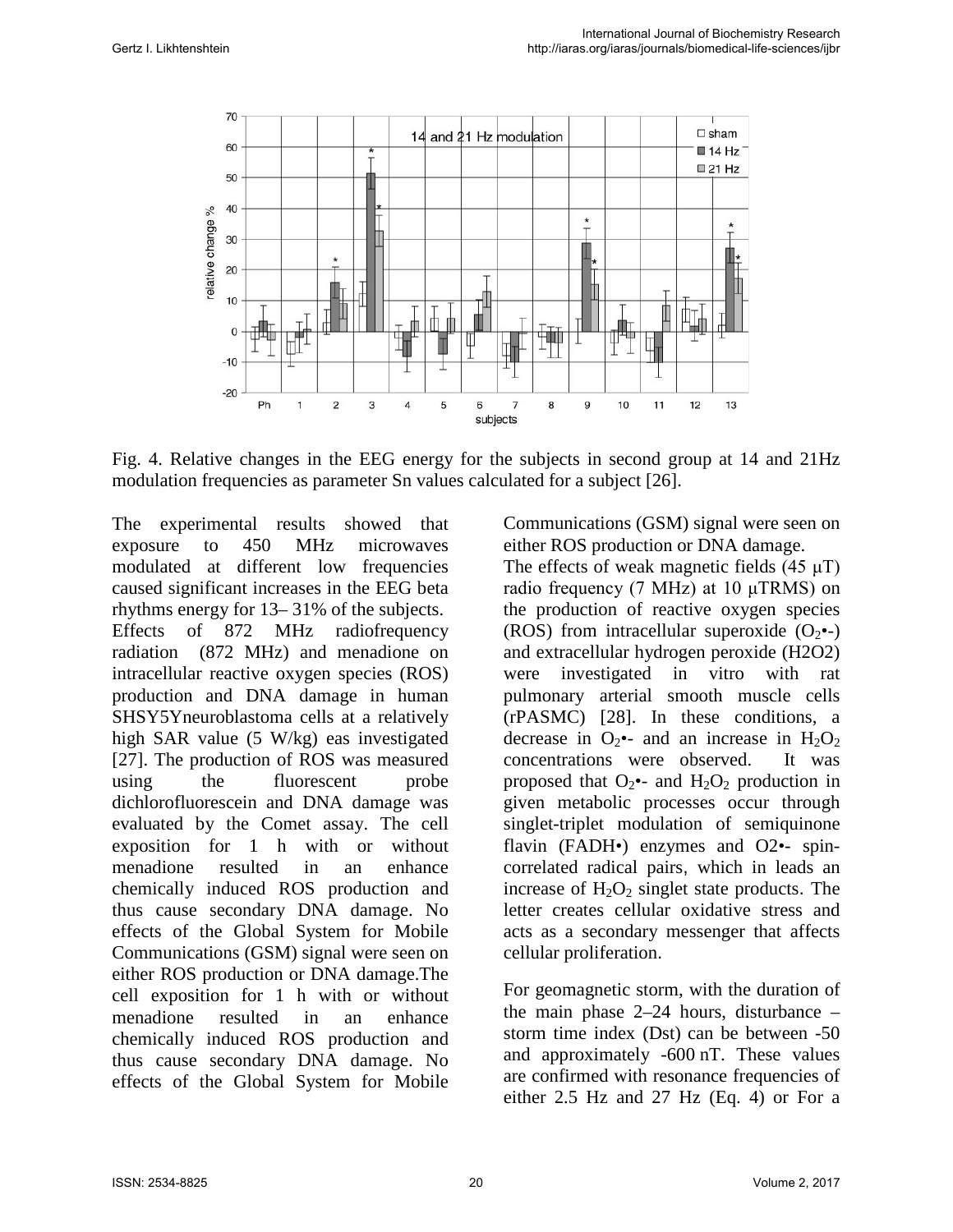| solar                                           | flare | phenomena                                    |
|-------------------------------------------------|-------|----------------------------------------------|
|                                                 |       | (https://en.wikipedia.org/wiki/Solar_flare), |
| radiation of frequencies were found starting    |       |                                              |
| from ~15 MHz with calculated resonance          |       |                                              |
| magnetic field either $B_{res} = 3500$ G (Eq.4) |       |                                              |

or  $B_{res} = 5.4$  G (Eq. 2). It is clear that the both calculated values of *Bres* are out the Earth magnetic field.

**Table 1.** Biological effects of experimental low electromagnetic frequency  $v_{exp}$  in the magnetic fields MF and corresponding resonance electromagnetic frequencies  $v_{res}$  calculated by the resonance equations Eq. 2 for ESR and proton NMR (Eq.4) respectively. The proton NMR resonance frequencies are given in parenthesis.

| $U_{exp Hz}$ | MF G | $V_{res}$ kHz | Object, bioeffect  | reference |
|--------------|------|---------------|--------------------|-----------|
| 5            | 0.5  | 14.7(2.1)     | rats, lymphocyte   | $[29]$    |
| 10           | 0.5  | 14.7(2.1)     | blood<br>rats,     | $[30]$    |
|              |      |               | enzymes            |           |
| 25           | 0.5  | 14.7(2.1)     | murin,             | $[31]$    |
|              |      |               | genexpression      |           |
| 50           | 5    | 147(21)       | Gerbils, brain     | $[32]$    |
|              |      |               | oxidative stress   |           |
| 50           | 10   |               | Plateletrich       | $[33]$    |
|              |      | 290 (42)      | plasma, platelet   |           |
|              |      |               | aggregation        |           |
| 50           | 10   | 290 (42)      | THP-1 cells,       | $[34]$    |
| 60           | 20   | 580 (84)      | rat brain,<br>NO   | $[35]$    |
|              |      |               | levels             |           |
|              |      |               |                    |           |
| 60           | 0.5  | 14.7(2.1)     | NO<br>mices,<br>in | $[36]$    |
|              |      |               | hyperalgesia       |           |

**Table 2.** Biological effects of experimental shortwave electromagnetic frequency υ<sub>exp</sub> in the Earth magnetic fields (MF) and corresponding resonance magnetic field B<sub>res</sub> (in Gauss) calculated by Eq. 4.

| $v_{exp}$ | MF G | $B_{res}$ | Object, bioeffect | reference |
|-----------|------|-----------|-------------------|-----------|
| 1 MHz     | 0.5  | 0.5       | cage proteins,    | $[37]$ .  |
|           |      |           | iron release      |           |
| 5 MHz     | 0.5  | 2.5       | fibrosarcoma      | $[38]$    |
|           |      |           | cells, cellular   |           |
|           |      |           | growth rates      |           |
| 7 MHz     | 0.5  | 3.5       | reactive<br>rats, | [28]      |
|           |      |           | oxygen species    |           |
| 27.12MHz  | 0.5  | 13.5      | motor activity of | $[39]$    |
|           |      |           | rabbits           |           |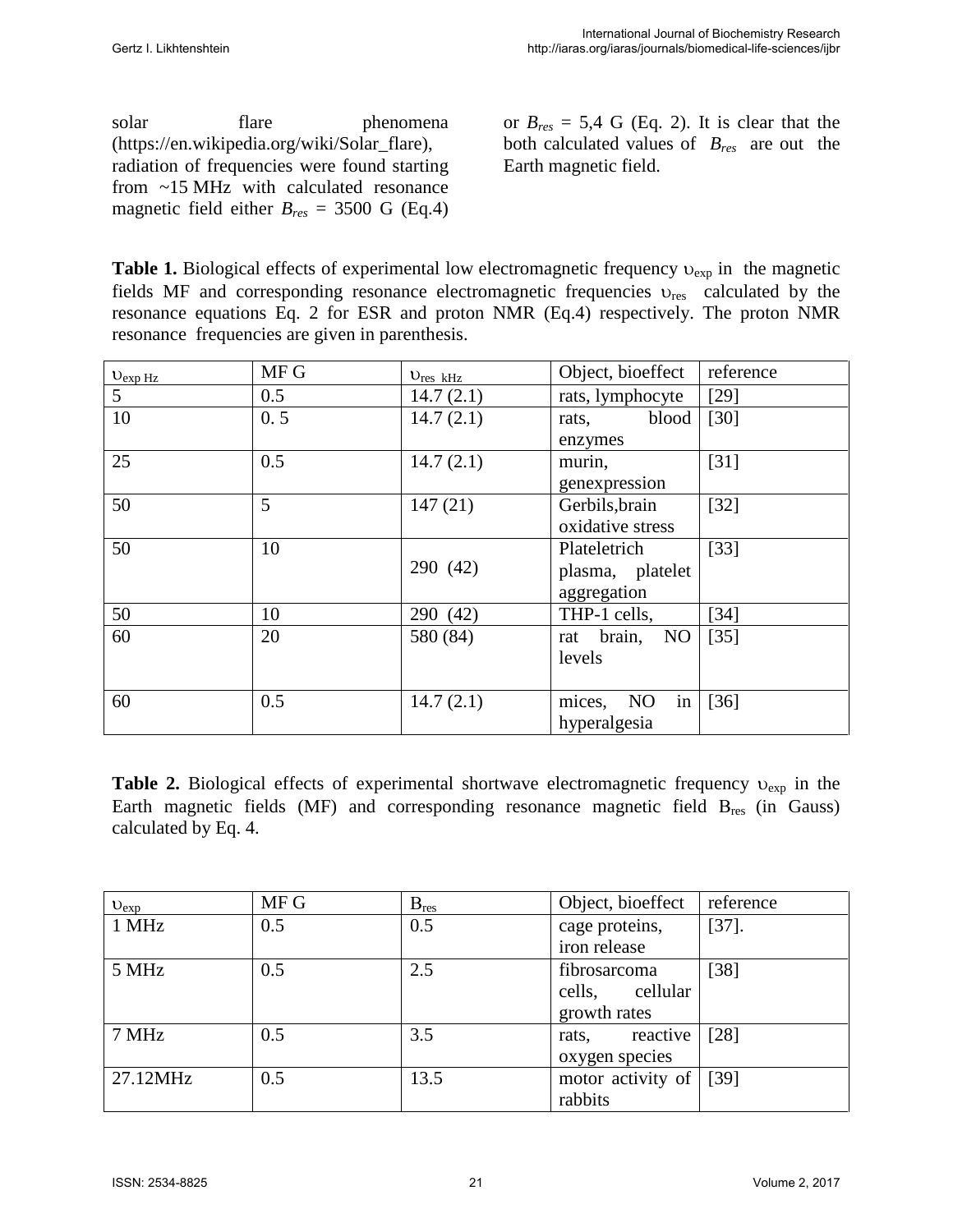| $v_{exp}$ | $B_{res}$ | <b>Bioeffects</b>         | reference         |
|-----------|-----------|---------------------------|-------------------|
| 900-MHz   | 340       | rhizogenesis in plants    | [40]              |
| 900-MHz   | 340       | oxidative stress in rats  | $[41]$            |
| 900-MHz   | 340       | cognitive effects in      | $[42]$            |
|           |           | Alzheimer's mices         |                   |
| 900-MHz   | 340       | reproductive capacity     | $[43]$            |
|           |           | of Drosophila             |                   |
| 900-MHz   | 340       | cortical<br>cerebral      | [44]              |
|           |           | neurons of rats           |                   |
| 900-MHz   | 340       | promotion oxidation       | [45]              |
|           |           | in rat brain              |                   |
| 900-MHz   | 340       | brain metabolism          | $[46]$            |
| 872 MHz   | 329       | ROS in<br>human           | $[27]$            |
|           |           | neuroblastoma cells       |                   |
| 1.909 GHz | 717       | DNA damage                | $[47]$            |
| 2.45 GHz  | 925       | oxidative<br>stress<br>in | $[48]$            |
|           |           | mice                      |                   |
| 2.856 GHz | 1078      | neural cell apoptosis     | $\left[50\right]$ |
|           |           | of rats                   |                   |
|           |           | spatial learning of rats  | $[44]$ .          |

**Table 3.** Biological effects of experimental microwave frequency ( $v_{exp}$ ) in the Earth magnetic field  $(0.5 G)$  and corresponding resonance magnetic field  $(B_{res})$  calculated by Eq.2.

Table 4 summarizes frequencies used in the broadcasting, radio, VHF TV, and microwave radio relay (MWRR) systems and related resonance magnetic field B<sub>res</sub> calculated by Eq. 2. As can be seen from the Table, only longwave radio radiation may have an impact on a biological object in magnetic fields close to the Earth MF.

**Table 4** Frequencies used in the broadcasting, radio, VHF TV, and microwave radio relay (MWRR) systems and related resonance magnetic field  $B_{res}$  calculated by Eq. 2.

| <b>Systems</b>    | Frequency       | $B_{res}$               |
|-------------------|-----------------|-------------------------|
| Long wave radio   | 540 -1600 kHz   | $0.2 G - 0.6 G$         |
| Short waves radio | $1.6 - 30$ MHz  | $0.6 - 18$ G            |
| FM-radio          | 88.1 -108,1 MHz | $31.5 - 38.7 \text{ G}$ |
|                   |                 |                         |

The microwave frequencies (8 to 40 GHz) producing in relay link installations

*https://en.wikipedia.org/wiki/Microwave\_tra nsmission)* are corresponded to calculated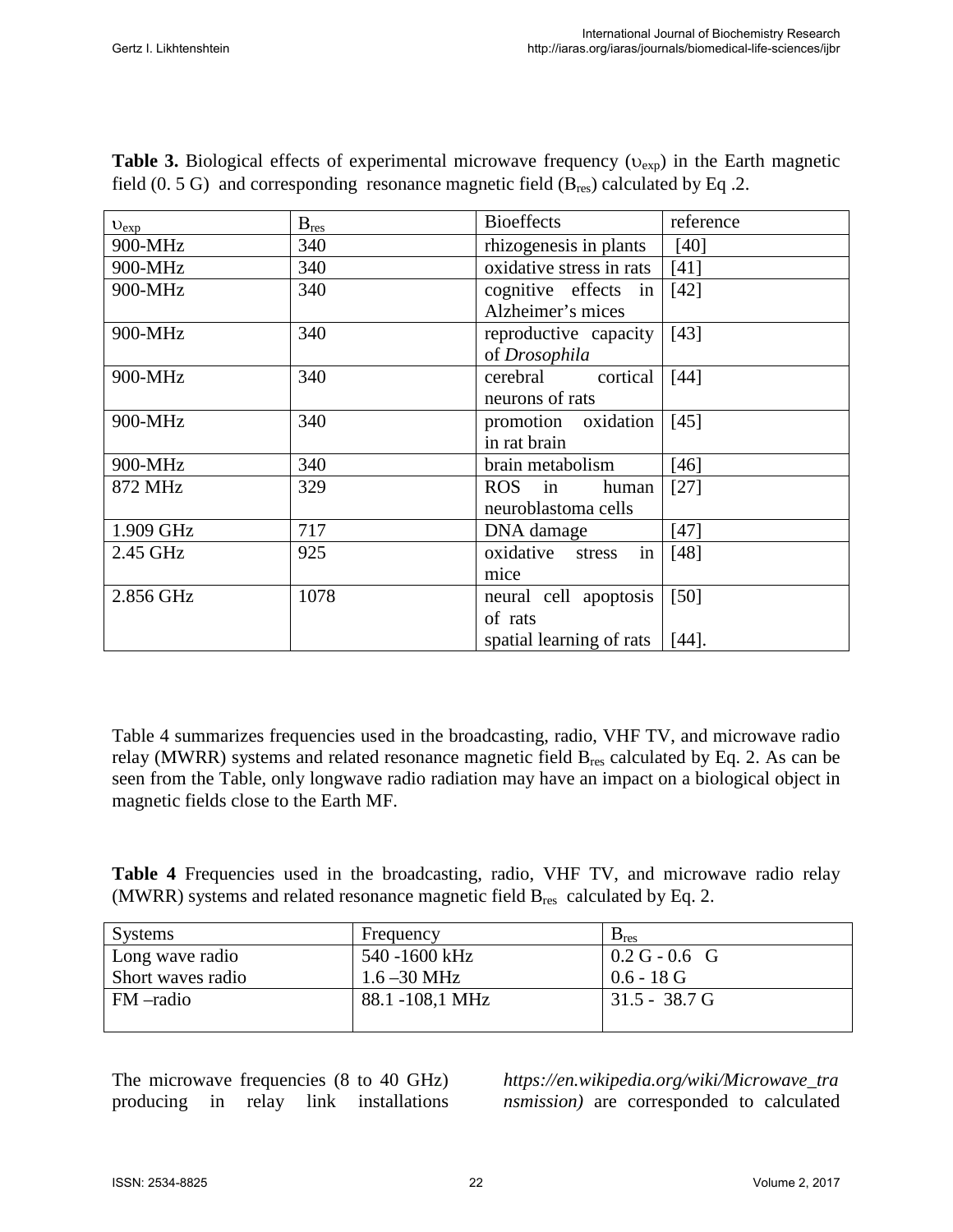values of *Bres* from 2860 to 14 290 G (Eq. 2) and may be attributed to transition between the three triplet states  $(T_-, T_0, T_+)$ . Magnetic resonance immerging (MRI) uses [magnetic](https://en.wikipedia.org/wiki/Magnetic_field)  [fields](https://en.wikipedia.org/wiki/Magnetic_field) of 2000 – 30000 G (typically 15000G), [radio waves](https://en.wikipedia.org/wiki/Radio_wave) (for example, 8.5 MHz), and [field gradients](https://en.wikipedia.org/wiki/Field_gradient) to generate images of the inside of the body. [\(https://en.wikipedia.org/wiki/Physics\\_of\\_m](https://en.wikipedia.org/wiki/Physics_of_magnetic_resonance_imaging) [agnetic\\_resonance\\_imaging](https://en.wikipedia.org/wiki/Physics_of_magnetic_resonance_imaging)*).* For given MF strength, resonance frequencies are estimated as  $v_{res} = 2.8 - 84$  GHz). Frequency of 8.5 MHz falls in the range of short wave radio frequencies (Table 4) and, therefore, may cause the  $S \leftrightarrow T$  conversion. Commercial magnetic bracelets utilize strong magnetic field  $B = 300 - 5000$  G [\(www.billythetree.com/magnetic-jewelry](http://www.billythetree.com/magnetic-jewelry-and-gauss.aspx)[and-gauss.aspx\)](http://www.billythetree.com/magnetic-jewelry-and-gauss.aspx) that correspondent calculated resonance frequencies  $v_{res} = 0.8 -$ 13.2 GHz. . Essential evidences now exist that exposure of strong static high magnetic fields (SMFs) causes marked changes in the properties of a number of biological systems [51].

Police radar guns utilize frequencies of [K](https://en.wikipedia.org/wiki/K_band_(IEEE))  [band](https://en.wikipedia.org/wiki/K_band_(IEEE)) (18 to 27 GHz) and  $K_a$  band (27 to 40 GHz)

(*https://en.wikipedia.org/wiki/Radar)*. with calculated resonance magnetic field *Bres* from 2860 to 14290G (Eq. 2), that is out of resonance in the Eath magnetic field and therefore as though is harmless.

Radiation of 2.45 GHz, which may arise at a leak from microwave ovens, is out of resonance in the Eath magnetic field.

The ability of living organism, including birds, mammals, reptiles, amphibians, fish, crustaceans and insects, to use the Earth's magnetic field for orientation and navigation is one of the most intriguing and challenging problem for biochemistry and chemical physics [52]). Based on the finding that electron transfer processes generate radical pairs in coherent electron spin states in weak

magnetic fields, Schulten and colleagues [53] suggested a *radical pairs* reaction mechanism for a chemical compass, based on the finding that electron transfer processes generate radical pairs in coherent electron spin states in weak magnetic fields, which allows biological species to orient themselves in the geomagnetic field. Cryptochromes as potential magnetoreceptors were proposed [54-56]. The cryptochrome/photolyase family contains the redox-active cofactor flavin adenine dinucleotide (FAD) triad of trytophans (Trp-triad), which are involved in electron transfer initiated by blue light giving a flavosemiquinone radical, FAD•− or FADH•, and a radical derived from the Trp-triad ([54-57].

Strong evidence in favor of the radical pair mechanism is a finding that oscillating magnetic fields disrupt the magnetic orientation behaviour of migratory birds which were disoriented when exposed to a single-frequency (7-MHz) field in addition to the geomagnetic field. [55]. This effect depended on the angle between the oscillating and the geomagnetic fields.

The valuable information about chemical nature and concentration of radical pairs may be obtained by means of A powerful approach based on modern advanced physical methods including chemically induced electron spin polarization, chemically induced nuclear spin polarization, time resolved ESR, etc can be valuable in investigation of effect electromagnetic fields on chemical nature and concentration of radical pairs [2,4, 5, 16, 59-61]/

## **Conclusions**

Spin chemistry of processes proceeding through intermediated radical pairs imposes strict requirements on effects of magnetic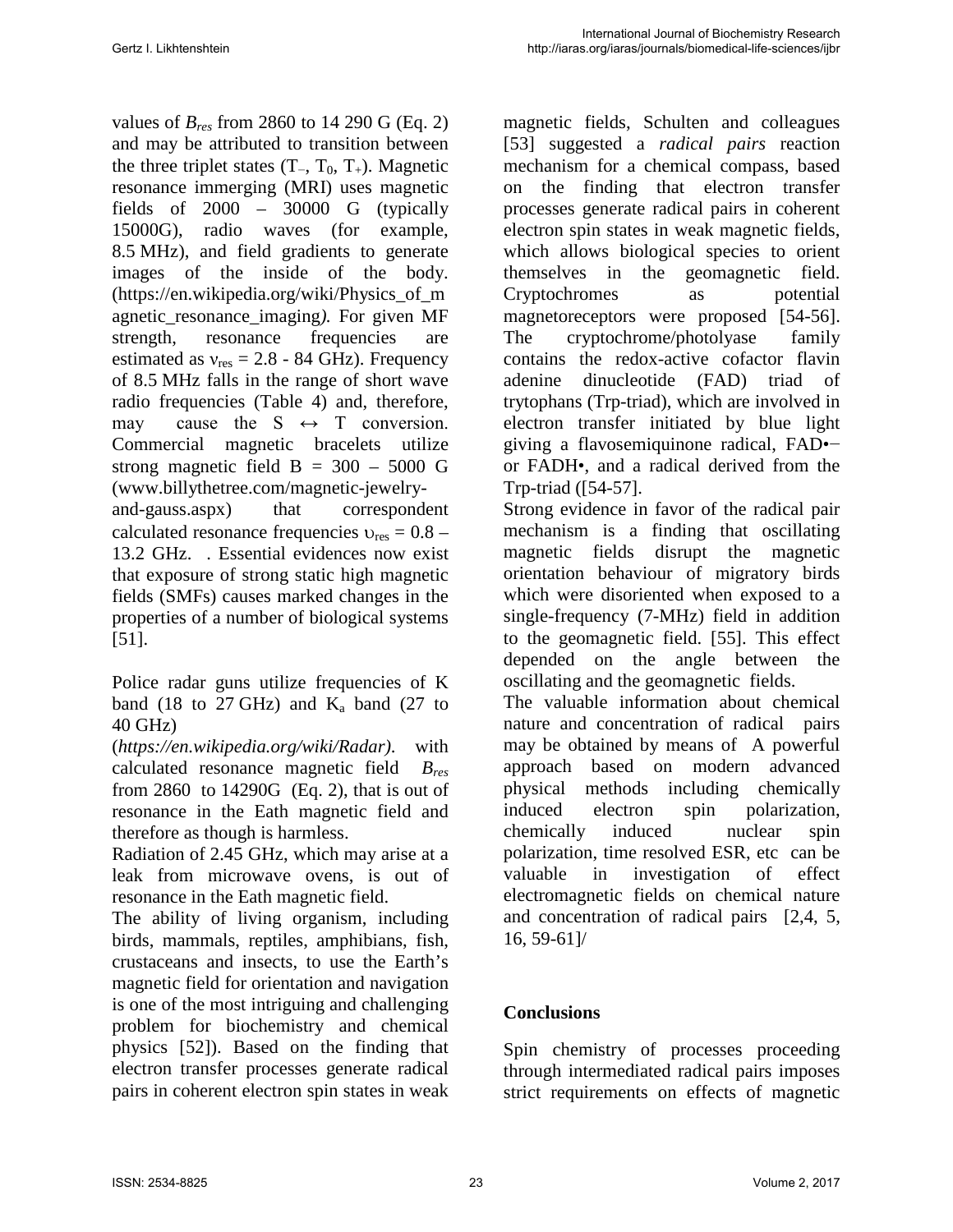and electromagnetic fields in one cases and predicts these effects for other cases. Selected very low frequency radiation in magnetic fields, close to the Earth MF (EMF), and shortwave radio radiation can influence on a radical process in the EMF. On the other hand, in these conditions longwave and 'highfrequency electromagnetic radiations from radio receivers mobile telephones, are out of resonance therefore are forbidden.

Spin chemistry rules predict absorption of microwave radiation the MRI installations and magnet bracelets using strong magnetic fields in appropriating conditions. Contrary to it, resonance absorption of microwave radiation generated be radar antennas and police radars in the EMF are forbidden. To solve the challenging problems, spin chemistry experts and biochemists have to cooperate in the investigation of biological radical reactions *in vivo* and *in vitro.*

#### References

[1] Lin JC. *Microwave Auditory Effects and Applications*, Springfield, Illinois, 1978.

[2] Hisaharu Hayashi. *Introduction to Dynamic Spin Chemistry. Magnetic Field Effects upon Chemical and Biochemical Reactions*. World Scientific, 2004.

[3] Salikhov KM, Molin YuN, Sagdeev RZ, Buchachenko A.L. *Spin Polarization and Magnetic field Effects in Radical Reaction,*  Elsevier, 1984..

[\[4\] Schweiger](http://www.amazon.com/s/ref=dp_byline_sr_book_1?ie=UTF8&text=Arthur+Schweiger&search-alias=books&field-author=Arthur+Schweiger&sort=relevancerank) A and [Jeschke](http://www.amazon.com/s/ref=dp_byline_sr_book_2?ie=UTF8&text=Gunnar+Jeschke&search-alias=books&field-author=Gunnar+Jeschke&sort=relevancerank) G. Principles of Pulse Electron Paramagnetic Resonance. 1st Edition. Oxford University Press, 2001.

[Multifrequency EPR Spectroscopy,](https://scifinder.cas.org/scifinder/references/answers/EAE8D902X86F350AFX4E8C9B526313B28592:EB4C1735X86F35098X55B7240640D4CD4B29/24.html?nav=eNpb85aBtYSBMbGEQcXVycTZ0NzYNMLCzM3Y1MDSIsLU1MncyMTAzMTAxcTZxcTJyBKoNKm4iEEwK7EsUS8nMS9dzzOvJDU9tUjo0YIl3xvbLZgYGD0ZWMsSc0pTK4oYBBDq_Epzk1KL2tZMleWe8qCbiYGhooCBgUEBaGBGCYO0Y2iIh39QvKdfmKtfCJDh5x_vHuQfGuDp517CwJmZW5BfVAI0obiQoY6BGaiPASianVsQlFqIIgoANjU7Vg&key=caplus_2011:1486957&title=UGhvdG8tSW5kdWNlZCBFbGVjdHJvbiBTcGluIFBvbGFyaXphdGlvbiBpbiBDaGVtaWNhbCBhbmQgQmlvbG9naWNhbCBSZWFjdGlvbnM6IFByb2JpbmcgU3RydWN0dXJlIGFuZCBEeW5hbWljcyBvZiBUcmFuc2llbnQgSW50ZXJtZWRpYXRlcyBieSBNdWx0aWZyZXF1ZW5jeSBFUFIgU3BlY3Ryb3Njb3B5&launchSrc=reflist&pageNum=2&sortKey=ACCESSION_NUMBER&sortOrder=DESCENDING) *App. Magn. Reson.* 2011, 41, 113 - 143.

[6] Buchachenko A *Magneto-Biology and Medicine.* New York,;Nova Biomedical, 2015.

[7] [Buchachenko](http://pubs.acs.org/action/doSearch?action=search&author=Buchachenko%2C+Anatoly+L.&qsSearchArea=author) A. [Why magnetic and](http://onlinelibrary.wiley.com/doi/10.1002/bem.21947/full)  [electromagnetic effects in biology are](http://onlinelibrary.wiley.com/doi/10.1002/bem.21947/full)  [irreproducible and contradictory?](http://onlinelibrary.wiley.com/doi/10.1002/bem.21947/full)  *Bioelectromagnetics,* 2016. 37, 1-13

 [8] Buchachenko A.L, Chemical Nuclear and Electron Polarization*.* Moscow: Nauka, 1974. (in Russian).

> [9] Likhtenshtein GI. *Electron Spin in Chemistry and Biology: Fundamentals, Methods, Reactions Mechanisms, Magnetic Phenomena, Structure Investigation.* Springer, 2016.

> [10] Eaton G. R., Salikhov K. M, Eaton S. S. *Foundations of Modern EPR,* Singapore: World Scientific, 1998.

[11] Hagen WR. *Biomolecular EPR Spectroscopy.* CRC press, 2008

[13] Rodgers C.T. Magnetic field effects in chemical systems¸ *Pure App Chem,* 2009, 81, 19 43.

[14] Rodgers CT, Norman SA, Henbest KB, Timmel CR, Hore PJ. Determination of radical re-encounter probability distributions from magnetic field effects on reaction yields. *J Am Chem Soc* 2007, 129, 6746– 6755.

[15] Kalneus E V, Stass D V, Molin Yu N, Typi[cal applications of MARY](https://scifinder.cas.org/scifinder/references/answers/EAE8D902X86F350AFX4E8C9B526313B28592:EB0AA614X86F350AFX44AAAD676095960AF2/1.html?nav=eNpb85aBtYSBMbGEQcXVycDR0czQJMLCzM3Y1MDRLcLExNHR0cXM3MzA0tTSDChiBFSaVFzEIJiVWJaol5OYl67nmVeSmp5aJPRowZLvje0WTAyMngysZYk5pakVRQwCCHV-pblJqUVta6bKck950M3EwFBRwMDAIA00MKOEQdoxNMTDPyje0y_M1S8EyPDzj3cP8g8N8PRzB6rILy5kqGNgBqpnLGFgKipDdYFTfn5OamLeWYWihqtzfr0DuiAK5oICBgDFy0Pw&key=caplus_2006:313236&title=VHlwaWNhbCBhcHBsaWNhdGlvbnMgb2YgTUFSWSBzcGVjdHJvc2NvcHk6IHJlZGljYWwgaW9ucyBvZiBzdWJzdGl0dXRlZCBiZW56ZW5lcw&launchSrc=reflist&pageNum=1&sortKey=ACCESSION_NUMBER&sortOrder=DESCENDING)  [spectroscopy: redical ions of substituted](https://scifinder.cas.org/scifinder/references/answers/EAE8D902X86F350AFX4E8C9B526313B28592:EB0AA614X86F350AFX44AAAD676095960AF2/1.html?nav=eNpb85aBtYSBMbGEQcXVycDR0czQJMLCzM3Y1MDRLcLExNHR0cXM3MzA0tTSDChiBFSaVFzEIJiVWJaol5OYl67nmVeSmp5aJPRowZLvje0WTAyMngysZYk5pakVRQwCCHV-pblJqUVta6bKck950M3EwFBRwMDAIA00MKOEQdoxNMTDPyje0y_M1S8EyPDzj3cP8g8N8PRzB6rILy5kqGNgBqpnLGFgKipDdYFTfn5OamLeWYWihqtzfr0DuiAK5oICBgDFy0Pw&key=caplus_2006:313236&title=VHlwaWNhbCBhcHBsaWNhdGlvbnMgb2YgTUFSWSBzcGVjdHJvc2NvcHk6IHJlZGljYWwgaW9ucyBvZiBzdWJzdGl0dXRlZCBiZW56ZW5lcw&launchSrc=reflist&pageNum=1&sortKey=ACCESSION_NUMBER&sortOrder=DESCENDING)  [benzenes.](https://scifinder.cas.org/scifinder/references/answers/EAE8D902X86F350AFX4E8C9B526313B28592:EB0AA614X86F350AFX44AAAD676095960AF2/1.html?nav=eNpb85aBtYSBMbGEQcXVycDR0czQJMLCzM3Y1MDRLcLExNHR0cXM3MzA0tTSDChiBFSaVFzEIJiVWJaol5OYl67nmVeSmp5aJPRowZLvje0WTAyMngysZYk5pakVRQwCCHV-pblJqUVta6bKck950M3EwFBRwMDAIA00MKOEQdoxNMTDPyje0y_M1S8EyPDzj3cP8g8N8PRzB6rILy5kqGNgBqpnLGFgKipDdYFTfn5OamLeWYWihqtzfr0DuiAK5oICBgDFy0Pw&key=caplus_2006:313236&title=VHlwaWNhbCBhcHBsaWNhdGlvbnMgb2YgTUFSWSBzcGVjdHJvc2NvcHk6IHJlZGljYWwgaW9ucyBvZiBzdWJzdGl0dXRlZCBiZW56ZW5lcw&launchSrc=reflist&pageNum=1&sortKey=ACCESSION_NUMBER&sortOrder=DESCENDING) *Appl. Magn. Reson*. 2005, 28, 213 – 229.

[5] Mobius K, • Lubitz W, Savitsky A. [Photo-](https://scifinder.cas.org/scifinder/references/answers/EAE8D902X86F350AFX4E8C9B526313B28592:EB4C1735X86F35098X55B7240640D4CD4B29/24.html?nav=eNpb85aBtYSBMbGEQcXVycTZ0NzYNMLCzM3Y1MDSIsLU1MncyMTAzMTAxcTZxcTJyBKoNKm4iEEwK7EsUS8nMS9dzzOvJDU9tUjo0YIl3xvbLZgYGD0ZWMsSc0pTK4oYBBDq_Epzk1KL2tZMleWe8qCbiYGhooCBgUEBaGBGCYO0Y2iIh39QvKdfmKtfCJDh5x_vHuQfGuDp517CwJmZW5BfVAI0obiQoY6BGaiPASianVsQlFqIIgoANjU7Vg&key=caplus_2011:1486957&title=UGhvdG8tSW5kdWNlZCBFbGVjdHJvbiBTcGluIFBvbGFyaXphdGlvbiBpbiBDaGVtaWNhbCBhbmQgQmlvbG9naWNhbCBSZWFjdGlvbnM6IFByb2JpbmcgU3RydWN0dXJlIGFuZCBEeW5hbWljcyBvZiBUcmFuc2llbnQgSW50ZXJtZWRpYXRlcyBieSBNdWx0aWZyZXF1ZW5jeSBFUFIgU3BlY3Ryb3Njb3B5&launchSrc=reflist&pageNum=2&sortKey=ACCESSION_NUMBER&sortOrder=DESCENDING)[Kido](http://pubs.acs.org/action/doSearch?action=search&author=Kido%2C+Giyuu&qsSearchArea=author) G, [Hayashi](http://pubs.acs.org/action/doSearch?action=search&author=Hayashi%2C+Hisaharu&qsSearchArea=author) H. 1999. 1999*. J Am*  [Induced Electron Spin Polarization in Chemical and](https://scifinder.cas.org/scifinder/references/answers/EAE8D902X86F350AFX4E8C9B526313B28592:EB4C1735X86F35098X55B7240640D4CD4B29/24.html?nav=eNpb85aBtYSBMbGEQcXVycTZ0NzYNMLCzM3Y1MDSIsLU1MncyMTAzMTAxcTZxcTJyBKoNKm4iEEwK7EsUS8nMS9dzzOvJDU9tUjo0YIl3xvbLZgYGD0ZWMsSc0pTK4oYBBDq_Epzk1KL2tZMleWe8qCbiYGhooCBgUEBaGBGCYO0Y2iIh39QvKdfmKtfCJDh5x_vHuQfGuDp517CwJmZW5BfVAI0obiQoY6BGaiPASianVsQlFqIIgoANjU7Vg&key=caplus_2011:1486957&title=UGhvdG8tSW5kdWNlZCBFbGVjdHJvbiBTcGluIFBvbGFyaXphdGlvbiBpbiBDaGVtaWNhbCBhbmQgQmlvbG9naWNhbCBSZWFjdGlvbnM6IFByb2JpbmcgU3RydWN0dXJlIGFuZCBEeW5hbWljcyBvZiBUcmFuc2llbnQgSW50ZXJtZWRpYXRlcyBieSBNdWx0aWZyZXF1ZW5jeSBFUFIgU3BlY3Ryb3Njb3B5&launchSrc=reflist&pageNum=2&sortKey=ACCESSION_NUMBER&sortOrder=DESCENDING)  *Chem Soc.* 12*,* 9191-9197. Biological Reactions: Probing Structure Dynamics of Transient Intermediates [\[17\] Wakasa](http://pubs.acs.org/action/doSearch?action=search&author=Wakasa%2C+Masanobu&qsSearchArea=author) M K, [Nishizawa](http://pubs.acs.org/action/doSearch?action=search&author=Nishizawa%2C+Kiyoshi&qsSearchArea=author) KH, [Abe](http://pubs.acs.org/action/doSearch?action=search&author=Abe%2C+Haruo&qsSearchArea=author) H,  $\lim_{\text{and} }$  19] Brocklehurst B. Magnetic fields and  $b_{y_1}^{1}$  radical reactions: recent developments and their role in nature. *Chem Soc Rev* 2002,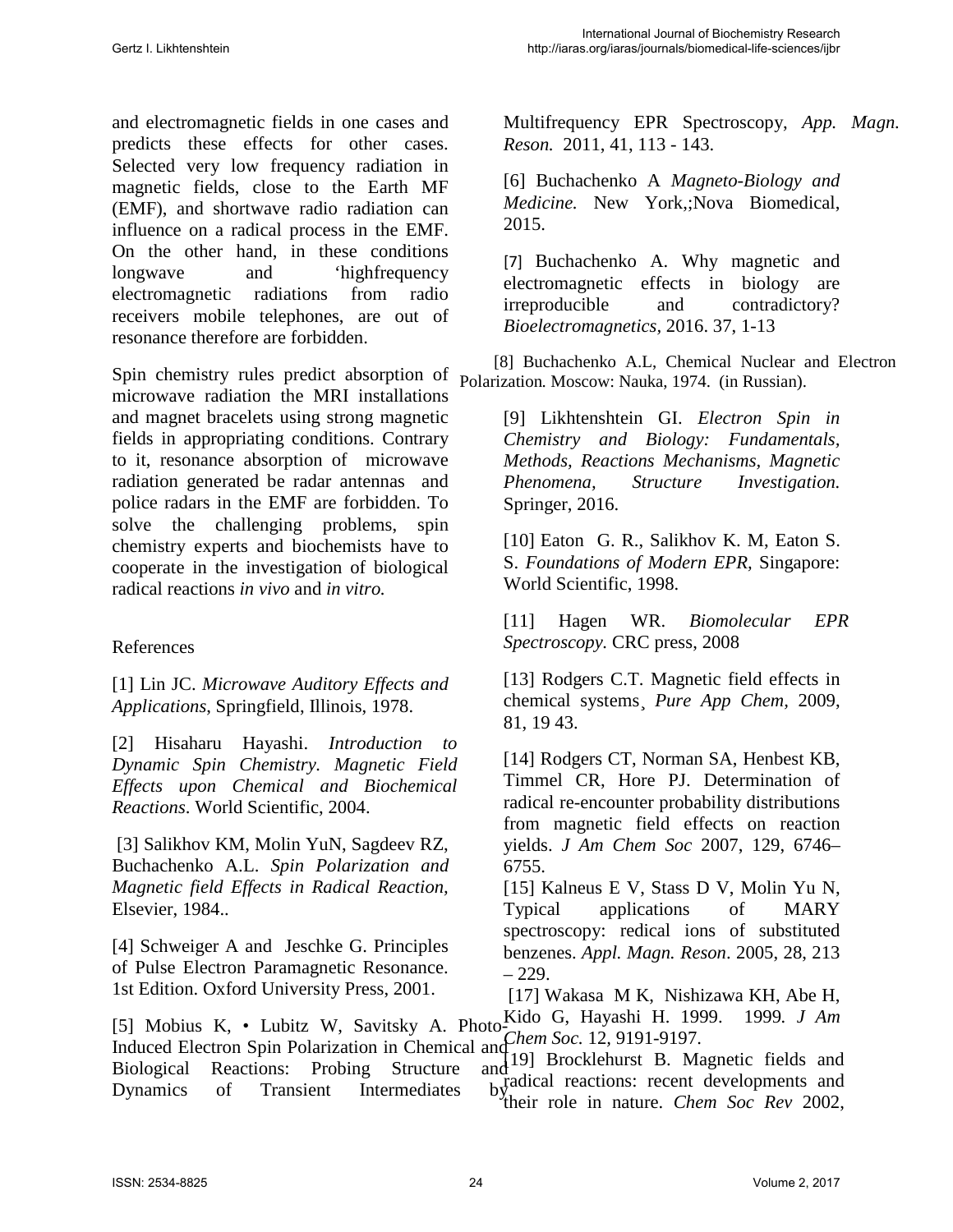31,301−311.[20] Wedge CJ, Rodgers CT, Norman S, Baker A N, Maeda K,. Henbest K.B, Timmel CR, Hore PJ. Radiofrequency polarization effects in low-field electron paramagnetic resonance. *Phys Chem Chem Phys* 2009, 11, 6573- 6579.

[21] Lee AA. Lau JCS, Hogben HJ.; Biskup T, Kattnig DR, Hore, P J. [Alternative radical](https://scifinder.cas.org/scifinder/references/answers/EAE8D902X86F350AFX4E8C9B526313B28592:EB11EF60X86F350AFX5A67AD9F27FF67D6A5/18.html?nav=eNpb85aBtYSBMbGEQcXVydDQ1c3MIMLCzM3Y1MDRLcLU0czc0cXSzcjczc3M3MXM0RSoNKm4iEEwK7EsUS8nMS9dzzOvJDU9tUjo0YIl3xvbLZgYGD0ZWMsSc0pTK4oYBBDq_Epzk1KL2tZMleWe8qCbiYGhooCBgUEFaGBGCYO0Y2iIh39QvKdfmKtfCJDh5x_vHuQfGuDp517CwJmZW5BfVAI0obiQoY6BGaiPASianVsQlFqIIgoAflU7wg&key=caplus_2014:1073298&title=QWx0ZXJuYXRpdmUgcmFkaWNhbCBwYWlycyBmb3IgY3J5cHRvY2hyb21lLWJhc2VkIG1hZ25ldG9yZWNlcHRpb24&launchSrc=reflist&pageNum=1&sortKey=ACCESSION_NUMBER&sortOrder=DESCENDING)  [pairs for cryptochrome-based](https://scifinder.cas.org/scifinder/references/answers/EAE8D902X86F350AFX4E8C9B526313B28592:EB11EF60X86F350AFX5A67AD9F27FF67D6A5/18.html?nav=eNpb85aBtYSBMbGEQcXVydDQ1c3MIMLCzM3Y1MDRLcLU0czc0cXSzcjczc3M3MXM0RSoNKm4iEEwK7EsUS8nMS9dzzOvJDU9tUjo0YIl3xvbLZgYGD0ZWMsSc0pTK4oYBBDq_Epzk1KL2tZMleWe8qCbiYGhooCBgUEFaGBGCYO0Y2iIh39QvKdfmKtfCJDh5x_vHuQfGuDp517CwJmZW5BfVAI0obiQoY6BGaiPASianVsQlFqIIgoAflU7wg&key=caplus_2014:1073298&title=QWx0ZXJuYXRpdmUgcmFkaWNhbCBwYWlycyBmb3IgY3J5cHRvY2hyb21lLWJhc2VkIG1hZ25ldG9yZWNlcHRpb24&launchSrc=reflist&pageNum=1&sortKey=ACCESSION_NUMBER&sortOrder=DESCENDING)  [magnetoreception.](https://scifinder.cas.org/scifinder/references/answers/EAE8D902X86F350AFX4E8C9B526313B28592:EB11EF60X86F350AFX5A67AD9F27FF67D6A5/18.html?nav=eNpb85aBtYSBMbGEQcXVydDQ1c3MIMLCzM3Y1MDRLcLU0czc0cXSzcjczc3M3MXM0RSoNKm4iEEwK7EsUS8nMS9dzzOvJDU9tUjo0YIl3xvbLZgYGD0ZWMsSc0pTK4oYBBDq_Epzk1KL2tZMleWe8qCbiYGhooCBgUEFaGBGCYO0Y2iIh39QvKdfmKtfCJDh5x_vHuQfGuDp517CwJmZW5BfVAI0obiQoY6BGaiPASianVsQlFqIIgoAflU7wg&key=caplus_2014:1073298&title=QWx0ZXJuYXRpdmUgcmFkaWNhbCBwYWlycyBmb3IgY3J5cHRvY2hyb21lLWJhc2VkIG1hZ25ldG9yZWNlcHRpb24&launchSrc=reflist&pageNum=1&sortKey=ACCESSION_NUMBER&sortOrder=DESCENDING) *Journal of the Royal Society, Interface* 2014, 1120131063/1- 20131063/10.

. [22] Timmel CR, Till U, B. Brocklehurst B, Mclauchlan KA, Hore P.J. 1998. Effects of weak magnetic fields on free radical recombination reactions, *Molecular Physics*, 95:1, 71-89.

[23] Buchachenko A and. Lawle RG. New Possibilities for Magnetic Control of Chemical and Biochemical Reactions. *Acc. Chem. Res*. 2017, XXXX, XXX, XXX−XXX

[24] Barnes FS and Greenebaum B. The Effects of Weak Magnetic Fields on Radical Pairs, *Bioelectromagnetics,* 2015, 36, 45-54.

[25] Canfield JM, Belford RL, Debrunner PG, Schulten KJ. [A](http://www.sciencedirect.com/science/article/pii/0301010493E0442X)  [perturbation theory treatment of](http://www.sciencedirect.com/science/article/pii/0301010493E0442X)  [oscillating magnetic fields in the radical](http://www.sciencedirect.com/science/article/pii/0301010493E0442X)  [pair mechanism,](http://www.sciencedirect.com/science/article/pii/0301010493E0442X) *Chem Phys* 182:1-18 1994,

[26] Hinrikus H, Bachmann M., Lass J, Karai D, Tuulik V. Effect of Low FrequencyModulated Microwave Exposure on Human EEG: Individual Sensitivity, *Bioelectromagnetics* 2008, 29, 527-538

[27] Luukkonen J, Hakulinen P, Maki-Paakkanen J, Juutilainen J, NaaralaJ. 2009, Enhancement of chemically induced reactive oxygen species production and DNA damage in human SHSY5Yneuroblastoma

cells by (872 MHz) radiofrequency radiation. *Mutat Res* 2009, 662, 54–58].

[28] Usselman RJ., Hill I, Singel DJ, Martino C F. 2014. Spin biochemistry modulates reactive oxygen species (ROS) production by radio frequency magnetic fields. *PLoS ONE* 9:e93065.

[29] Wang X, Hu XJ, Peng RY, Wang SM, Gao YB, Wang LF, et al. Expression and significance of hypoxia inducible factor-1 alpha in rat brain after HPM exposure. Chin J Public Health 2007,23,1161–1163

[30] Rad A H, Ali Zanbouri A, Hosseini E. . Effects of Extremely low Frequency Electromagnetic Fields on Liver Enzymes in Male Rats. Bull Env *Pharmacol Life Sci,* 2013, 3, 223-227.

[31] Fujiki M and Steward O. Research report High frequency transcranial magnetic stimulation mimics the effects of ECS in upregulating astroglial gene expression in the murine CNS. Molecular Brain Research 1997, 44, 301–308.

[32] Balind SR, Selaković V, Radenović L, Prolić Z, Janać B. Extremely low frequency magnetic field (50 Hz, 0.5 mT) reduces oxidative stress in the brain of gerbils submitted to global cerebral ischemia. PLoS One. 2014, 9:e88921.

[33] Sagdilek E, Sebik O, Celebi G. 2012, Investigation of the effects of 50 Hz magnetic fields on platelet aggregation using a modified aggregometer. *Electromagnetic Biology and Medicine* 2012, 3, 382–393.

[34] [Patruno A,](https://www.ncbi.nlm.nih.gov/pubmed/?term=Patruno%20A%5BAuthor%5D&cauthor=true&cauthor_uid=21928345) [Pesce M,](https://www.ncbi.nlm.nih.gov/pubmed/?term=Pesce%20M%5BAuthor%5D&cauthor=true&cauthor_uid=21928345) [Marrone A,](https://www.ncbi.nlm.nih.gov/pubmed/?term=Marrone%20A%5BAuthor%5D&cauthor=true&cauthor_uid=21928345) [Speranza L,](https://www.ncbi.nlm.nih.gov/pubmed/?term=Speranza%20L%5BAuthor%5D&cauthor=true&cauthor_uid=21928345) [Grilli A,](https://www.ncbi.nlm.nih.gov/pubmed/?term=Grilli%20A%5BAuthor%5D&cauthor=true&cauthor_uid=21928345) [De Lutiis MA,](https://www.ncbi.nlm.nih.gov/pubmed/?term=De%20Lutiis%20MA%5BAuthor%5D&cauthor=true&cauthor_uid=21928345) [Felaco](https://www.ncbi.nlm.nih.gov/pubmed/?term=Felaco%20M%5BAuthor%5D&cauthor=true&cauthor_uid=21928345)  [M,](https://www.ncbi.nlm.nih.gov/pubmed/?term=Felaco%20M%5BAuthor%5D&cauthor=true&cauthor_uid=21928345) [Reale M.](https://www.ncbi.nlm.nih.gov/pubmed/?term=Reale%20M%5BAuthor%5D&cauthor=true&cauthor_uid=21928345) Activity of Matrix Metallo Proteinases (MMPs) and the Tissue Inhibitor of MMP (TIMP)-1 in Electromagnetic Field-Exposed THP-1 Cells. *J Cell Physiol* 2012, 227, 2767–2774.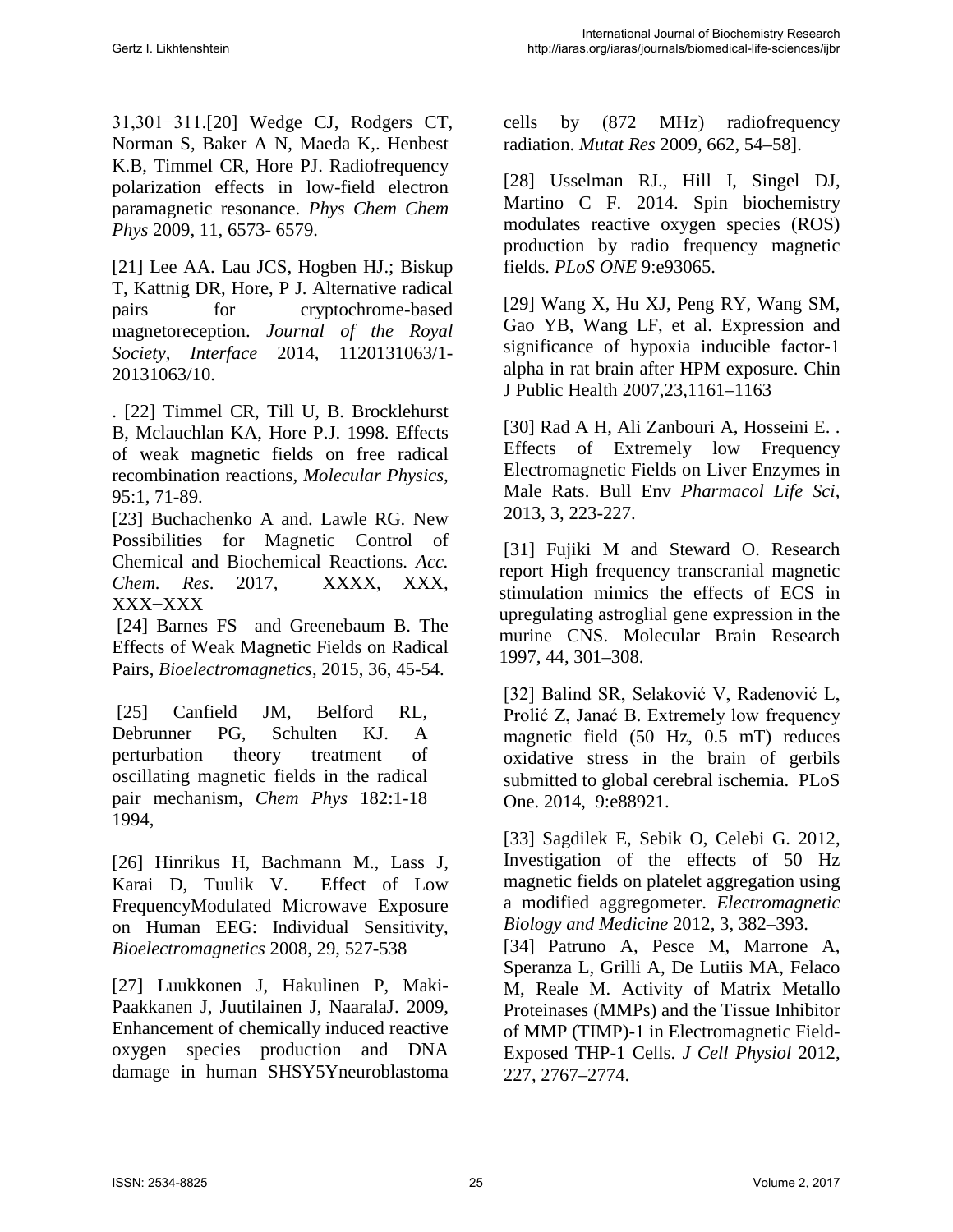[35] [Cho SI,](http://www.ncbi.nlm.nih.gov/pubmed/?term=Cho%20SI%5BAuthor%5D&cauthor=true&cauthor_uid=22496058) [Nam YS,](http://www.ncbi.nlm.nih.gov/pubmed/?term=Nam%20YS%5BAuthor%5D&cauthor=true&cauthor_uid=22496058) [Chu LY,](http://www.ncbi.nlm.nih.gov/pubmed/?term=Chu%20LY%5BAuthor%5D&cauthor=true&cauthor_uid=22496058) [Lee JH,](http://www.ncbi.nlm.nih.gov/pubmed/?term=Lee%20JH%5BAuthor%5D&cauthor=true&cauthor_uid=22496058) [Bang JS,](http://www.ncbi.nlm.nih.gov/pubmed/?term=Bang%20JS%5BAuthor%5D&cauthor=true&cauthor_uid=22496058) [Kim HR,](http://www.ncbi.nlm.nih.gov/pubmed/?term=Kim%20HR%5BAuthor%5D&cauthor=true&cauthor_uid=22496058) [Kim HC,](http://www.ncbi.nlm.nih.gov/pubmed/?term=Kim%20HC%5BAuthor%5D&cauthor=true&cauthor_uid=22496058) [Lee YJ,](http://www.ncbi.nlm.nih.gov/pubmed/?term=Lee%20YJ%5BAuthor%5D&cauthor=true&cauthor_uid=22496058) [Kim](http://www.ncbi.nlm.nih.gov/pubmed/?term=Kim%20HD%5BAuthor%5D&cauthor=true&cauthor_uid=22496058)  [HD,](http://www.ncbi.nlm.nih.gov/pubmed/?term=Kim%20HD%5BAuthor%5D&cauthor=true&cauthor_uid=22496058) [Sul JD,](http://www.ncbi.nlm.nih.gov/pubmed/?term=Sul%20JD%5BAuthor%5D&cauthor=true&cauthor_uid=22496058) [Kim D,](http://www.ncbi.nlm.nih.gov/pubmed/?term=Kim%20D%5BAuthor%5D&cauthor=true&cauthor_uid=22496058) [Chung YH,](http://www.ncbi.nlm.nih.gov/pubmed/?term=Chung%20YH%5BAuthor%5D&cauthor=true&cauthor_uid=22496058) [Jeong JH.](http://www.ncbi.nlm.nih.gov/pubmed/?term=Jeong%20JH%5BAuthor%5D&cauthor=true&cauthor_uid=22496058) Extremely low-frequency magnetic fields modulate nitric oxide signaling in rat brain. *[Bioelectromagnetics.](http://www.ncbi.nlm.nih.gov/pubmed/22496058)* 2012, 33, 568-574.

[36] [Jeong JH,](http://www.ncbi.nlm.nih.gov/pubmed/?term=Jeong%20JH%5BAuthor%5D&cauthor=true&cauthor_uid=16457856) [Kum C,](http://www.ncbi.nlm.nih.gov/pubmed/?term=Kum%20C%5BAuthor%5D&cauthor=true&cauthor_uid=16457856) [Choi HJ,](http://www.ncbi.nlm.nih.gov/pubmed/?term=Choi%20HJ%5BAuthor%5D&cauthor=true&cauthor_uid=16457856) [Park ES,](http://www.ncbi.nlm.nih.gov/pubmed/?term=Park%20ES%5BAuthor%5D&cauthor=true&cauthor_uid=16457856) [Sohn UD.](http://www.ncbi.nlm.nih.gov/pubmed/?term=Sohn%20UD%5BAuthor%5D&cauthor=true&cauthor_uid=16457856) Extremely low frequency magnetic field induces hyperalgesia in mice modulated by nitric oxide synthesis. *[Life](http://www.sciencedirect.com/science/journal/00243205) [Sciences](http://www.sciencedirect.com/science/journal/00243205)* 2006, 78, 1407–1412

[37] [Céspedes O](https://www.ncbi.nlm.nih.gov/pubmed/?term=C%C3%A9spedes%20O%5BAuthor%5D&cauthor=true&cauthor_uid=19274682) and [Ueno S.](https://www.ncbi.nlm.nih.gov/pubmed/?term=Ueno%20S%5BAuthor%5D&cauthor=true&cauthor_uid=19274682) Effects of radio frequency magnetic fields on iron release from cage proteins. *Bioelectromagnetics* 35,598-602

[38] Castello, P. R., Hill, I., Sivo, F., [Portelli](https://www.ncbi.nlm.nih.gov/pubmed/?term=Portelli%20L%5BAuthor%5D&cauthor=true&cauthor_uid=25251337)  [L,](https://www.ncbi.nlm.nih.gov/pubmed/?term=Portelli%20L%5BAuthor%5D&cauthor=true&cauthor_uid=25251337) [Barnes F,](https://www.ncbi.nlm.nih.gov/pubmed/?term=Barnes%20F%5BAuthor%5D&cauthor=true&cauthor_uid=25251337) [Usselman R,](https://www.ncbi.nlm.nih.gov/pubmed/?term=Usselman%20R%5BAuthor%5D&cauthor=true&cauthor_uid=25251337) [Martino CF.](https://www.ncbi.nlm.nih.gov/pubmed/?term=Martino%20CF%5BAuthor%5D&cauthor=true&cauthor_uid=25251337) 2014. Inhibition of cellular proliferation and enhancement of hydrogen peroxide production in fibrosarcoma cell l*i [Bioelectromagnetics.](https://www.ncbi.nlm.nih.gov/pubmed/19274682)* 2009, 30, 336-42

[39] Grigoriev IUG, Lukianova SN, Makarov VP, Rynskov VV, Moiseeva NV. 1995. Motor activity of rabbits in conditions of chronic low intensity pulse microwave irradiation. Radiat Biol Radioecol 35,29– 35.

[40] Singh HP, Sharma VP, Batish DR, Kohli RK. 2012. Cell phone electromagnetic field radiations affect rhizogenesis through impairment of biochemical processes. *Environ Monit Assess* 184,1813–1821.

[41] Maaroufia K, Had-Aissounic L, Melonc C, Saklyb M, Abdelmelek H, Pouceta B, Savea, E. 2014. Spatial learning, monoamines and oxidative stress in rats exposed to 900 MHz electromagnetic field in combination with iron overload. *Behavioural Brain Research* 258, 80–89.

[42] Arendash GW, Mori T, Dorsey M, Gonzalez R, Tajiri N, Borlongan C. Electromagnetic treatment to old Alzheimer's mice reverses beta-amyloid deposition,modifies cerebral blood flow, and provides selected cognitive benefit. *PLoS One* 2012, 7,e35751

[43] Panagopoulos DJ., Karabarbounis A,. Margaritis LH. 2004. Effect of GSM 900MHz Mobile Phone Radiation on the Reproductive Capacity of*Drosophila melanogaster*, Electromagn Biol Med 23:29–43.

[44] Wang H-Y, Crupi D, Liu JJ,1 Stucky A,1 Cruciata G,1 Di Rocco A, Friedman E, Quartarone A, M Ghilardi M.F.. 2011, Repetitive Transcranial Magnetic Stimulation Enhances BDNF–TrkB Signaling in Both Brain and Lymphocyte. *The Journal of Neuroscience* 2011, 31, 11044 –11054.

[45] Kesari KK, Kumar S, Behari J. 2011, 900-MHz microwave radiation promotes oxidation in rat brain. *Electromagn Biol Med* 2011, 30, 219–2134.

[46] [Ammari](http://www.sciencedirect.com/science/article/pii/S0300483X0800262X) M, [Lecomte](http://www.sciencedirect.com/science/article/pii/S0300483X0800262X) A, [Sakly](http://www.sciencedirect.com/science/article/pii/S0300483X0800262X)M, [Abdelmelek](http://www.sciencedirect.com/science/article/pii/S0300483X0800262X) H, [de-Seze](http://www.sciencedirect.com/science/article/pii/S0300483X0800262X) R[..](http://www.sciencedirect.com/science/article/pii/S0300483X0800262X#aff1) Exposure to GSM 900 MHz electromagnetic fields affects cerebral cytochrome c oxidase activity, *[Toxicology](http://www.sciencedirect.com/science/journal/0300483X)* 2008, 70–74

[47] Tice RR, Hook GG, Donner M, McRee DI, Guy AW. Genotoxicity of radiofrequency signals. I. Investigation of DNA damage and micronuclei induction in cultured human blood cells, *Bioelectromagnetics* 2002, 23, 113–126. [48] Shahin S, Singh VP, Shukla RK, Dhawan A, Gangwar RK, Singh SP, [Chaturvedi CM.](https://www.ncbi.nlm.nih.gov/pubmed/?term=Chaturvedi%20CM%5BAuthor%5D&cauthor=true&cauthor_uid=23334843) 2.45 GHz microwave irradiation-induced oxidative stress affects implantation or pregnancy in mice, Mus musculus. *Appl Biochem Biotechnol.* 2013, 169,1727–1751.

[49] Balmori A. Electromagnetic pollution from phone masts. Effects on wildlife. *Pathophysiology* 2009, 16,191–199.